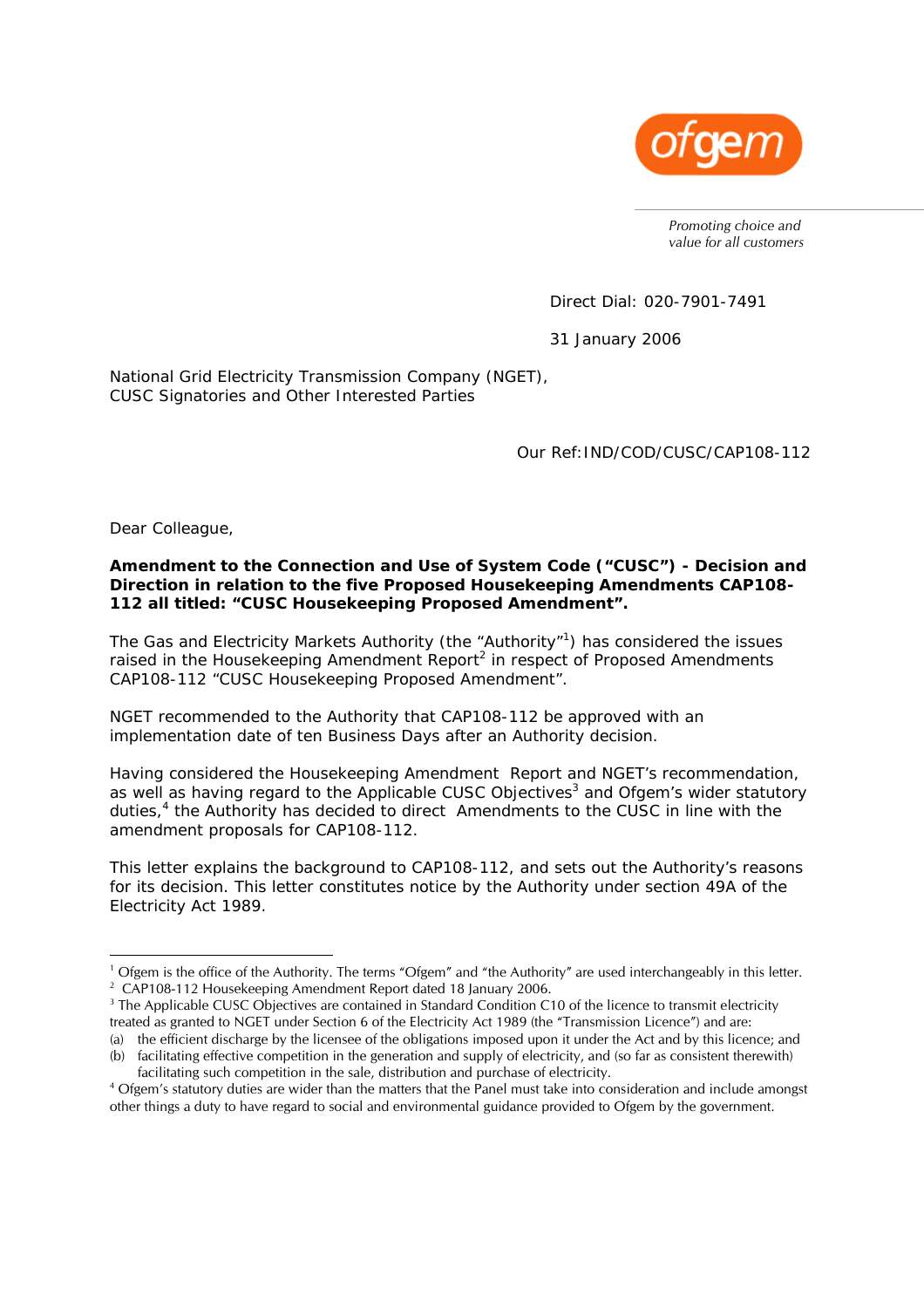# **Background**

CAP108-112 were raised by NGET and submitted for consideration at the CUSC Amendments Panel (the Panel) Meeting on 16 December 2005 as Housekeeping Amendments. At the meeting the Panel determined that CAP108-112 were eligible to be treated as Housekeeping Amendments and therefore should be progressed as such in accordance with the Housekeeping Amendments procedures as set out in the CUSC. NGET issued a draft Amendment Report on 23 December 2005 inviting comments by 11 January 2006. The final Amendment Report was submitted to the Authority on 18 January 2006.

## **The Proposed Amendments**

#### CAP108

The CUSC definitions of Actual Amount and Notional Amount incorrectly cross reference paragraph 3.12 of the CUSC. CAP108 would correct this cross reference to correctly reference paragraph 3.13.

### CAP109

The CUSC definition of Qualified Company or Qualifying Company currently refers to a "public ompany". CAP109 would correct this reference to correctly read "public company".

#### CAP110

HM Customs and Excise have changed their name to HM Revenue and Customs. CAP110 would recognise this name change in paragraph 4.3.2.20 of the CUSC which currently refers to HM Customs and Excise.

#### CAP111

CUSC exhibits B, D, F, I, and Q incorrectly reference the CUSC Panel Secretary as the appropriate contact for the return of certain application forms. The correct contact is the Customer Agreements Manager and CAP111 would correct this reference in these exhibits.

#### CAP112

The CUSC definition of Housekeeping Amendment Report incorrectly references paragraph 8.22.2.1(b) of the CUSC. CAP112 would correct this cross reference to correctly reference paragraph 8.21.2.2.

It was considered that correcting these errors would better facilitate the achievement of Applicable CUSC Objective (a) by making the CUSC clearer and less ambiguous.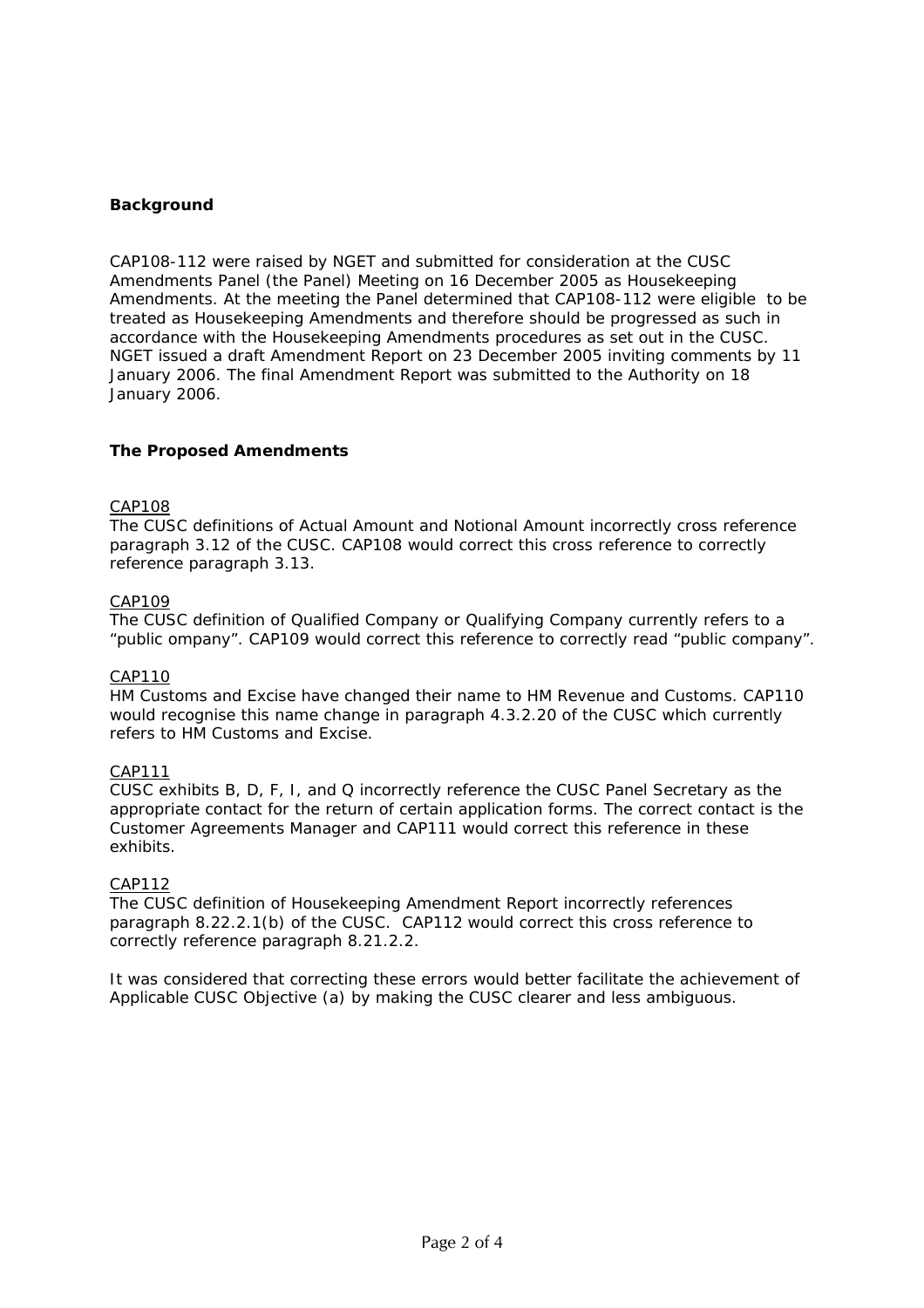## **Respondents' views**

NGET issued a draft Housekeeping Amendment Report on 23 December 2005 inviting responses from CUSC Parties and interested parties.

NGET received one response to the issue of the draft Housekeeping Amendment Report in respect of CAP108-112, which expressed support for the proposed amendments The respondent's views are contained in full in the Housekeeping Amendment Report in respect of CAP108-112.

## **NGET's recommendation**

NGET recommended that the original amendment proposals for CAP108-112 should be approved with an implementation date of ten Business Days after an Authority decision.

### **Amendment Panel Members Views**

No formal responses were submitted by Amendment Panel Members to publication of the draft Housekeeping Amendment Report for amendment proposals CAP108-112.

## **Ofgem's view**

Ofgem considers, having regard to its statutory duties and the Applicable CUSC Objectives, that the amendment proposals for CAP108-112, as set out in the Housekeeping Amendment Report, would improve the clarity and transparency of the CUSC and therefore better facilitate achievement of the Applicable CUSC Objective (a).

Ofgem notes that the Housekeeping Amendments procedures do not require the Panel to make a recommendation in relation to proposed Housekeeping Amendments. As a result decisions on all proposed Housekeeping Amendments are eligible to be appealed to the Competition Commission.

## **The Authority's Direction**

The Authority has decided to direct that CAP108-112, as set out in the Housekeeping Amendment Report, should be made and implemented.